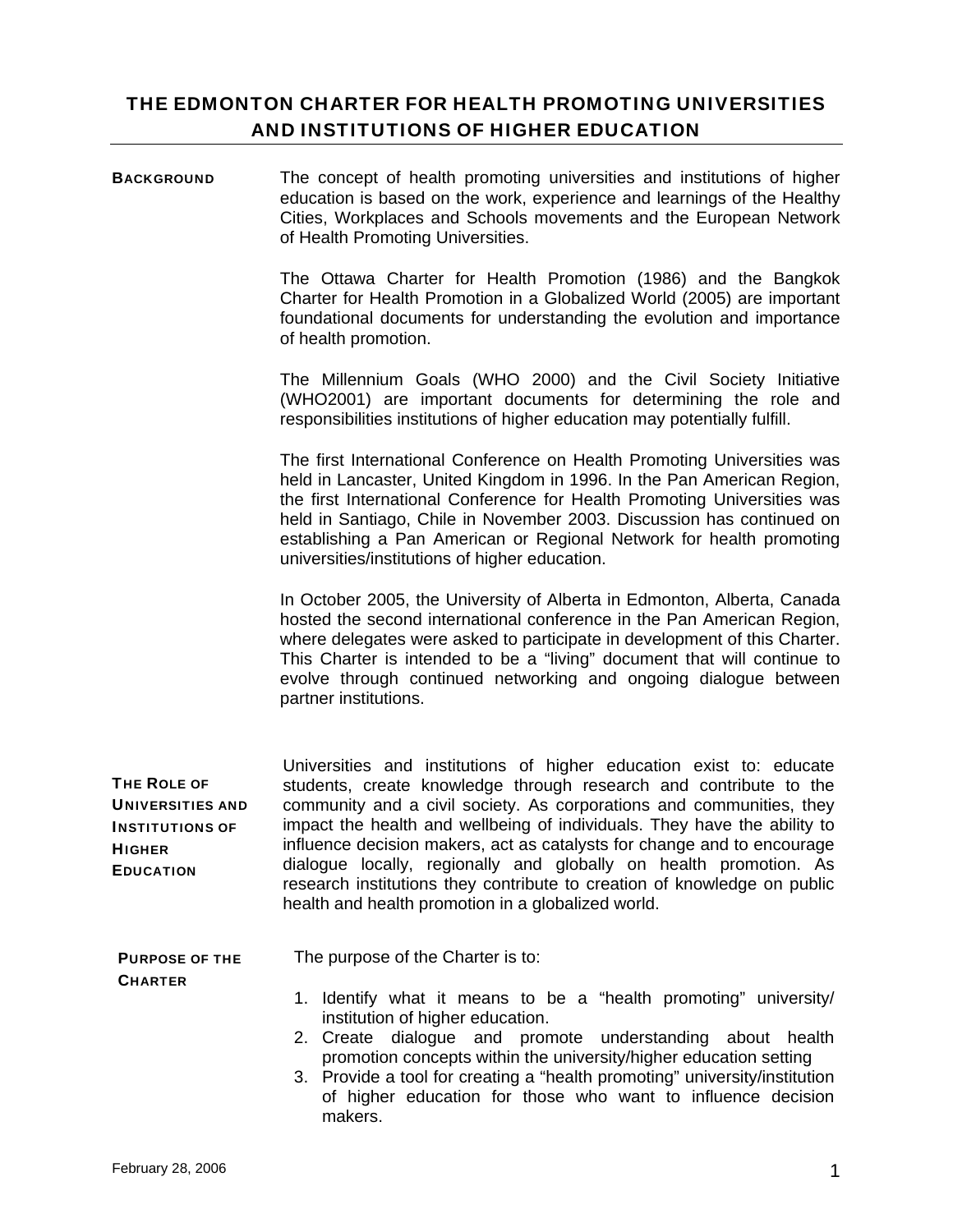#### **DEFINITIONS**

Health Promotion From the Bangkok Charter for Health Promotion in a Globalized World (2005)

> "The United Nations recognizes that the enjoyment of the highest attainable standard of health is one of the fundamental rights of every human being.

> Health promotion is based on this critical human right and offers a positive and inclusive concept of health as a determinant of the quality of life and encompassing mental and spiritual well being.

> Health promotion is the process of enabling people to increase control over their health and its determinants, and thereby improve their health. It is a core function of public health and contributes to the work of tackling communicable and non communicable diseases and other threats to health."

Health promoting universities/institutions of higher education look internally at their own systems, processes and culture and the influence these have on individual and organizational health and well being. Also, they accept responsibility for assuming a leadership role to contribute to increasing the health and wellbeing of society at large through collaboration and networking. As academic institutions they have collegial governance processes that are unique from other organizations. Health Promoting Institutions of Higher Education

GOALS **Health Promoting Universities/Institutions of Higher Education strive to:** 

- Institutionally model a health promoting culture and a sustainable working, living and learning environment
- Take action to improve the learning, working and living environments of staff and students
- Enable and support individuals to live a purposeful life and make healthy lifestyle choices
- Improve health services for staff and students
- Encourage staff and students to accept responsibility for their own health and wellbeing
- Encourage alumni to participate in advocacy of health promoting concepts and to be involved in institutional life
- Prepare students as citizens committed to promoting health in their organizations and communities
- Support health promotion in the community locally, regionally and globally

**BELIEFS** Healthy Universities/Institutions of Higher Education believe in:

• Accepting organizational responsibility and accountability for the health and wellbeing of students and staff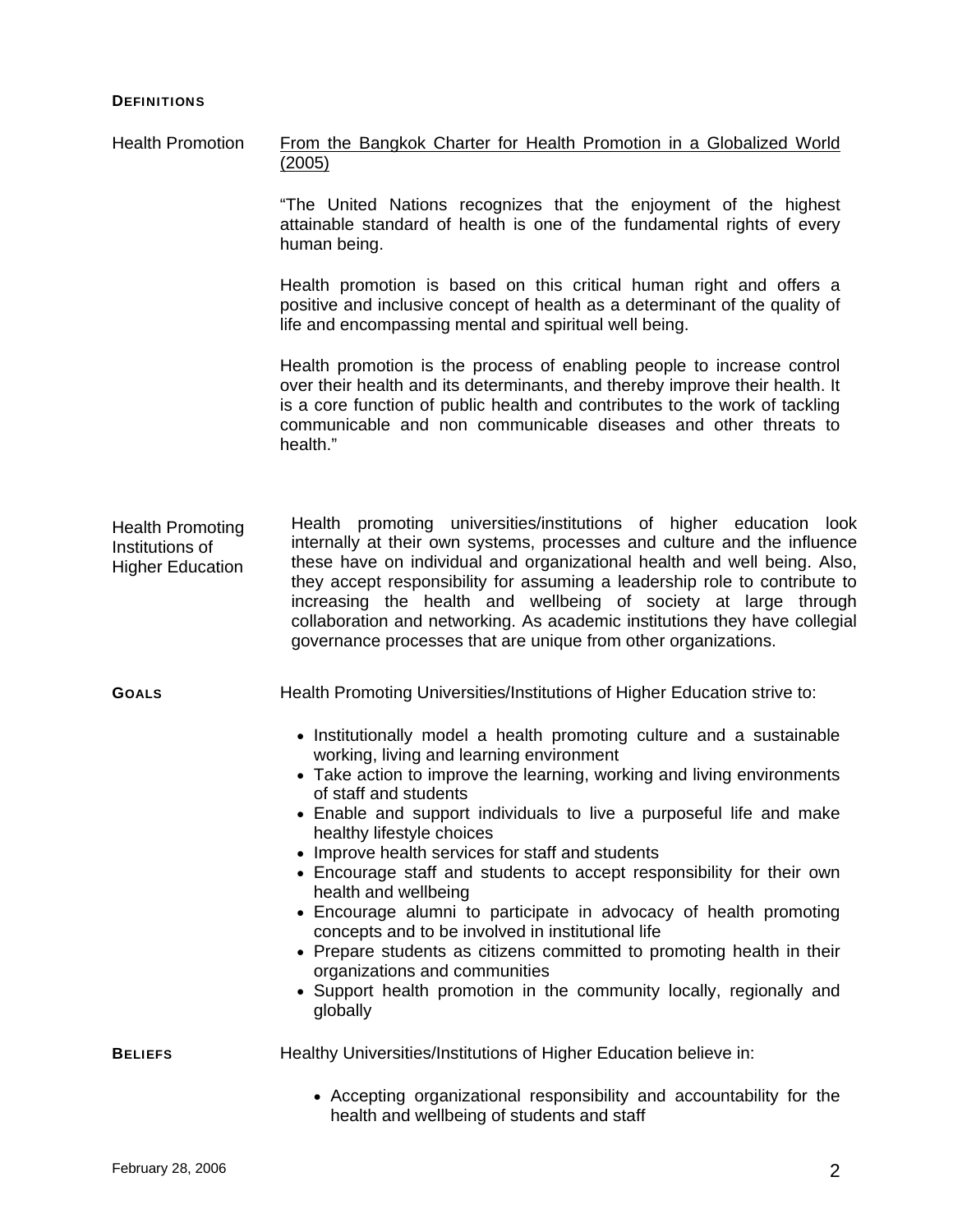|                                              | • Promoting and creating healthy and sustainable learning, working<br>and living environments<br>• Integrating health promotion into the campus culture and daily<br>living<br>• Supporting holistic, interdisciplinary, interdepartmental, inter-<br>institutional, inter-sectoral and international approaches to health<br>promotion<br>• Being a place for training citizens and leaders to act locally,<br>regionally and globally to promote health<br>• Engaging individuals in understanding their responsibility for their<br>own health and wellbeing<br>• Taking a leadership role in health promotion and development of<br>healthy public policy, locally, regionally and globally<br>• Accepting responsibility to encourage research on promotion, and<br>for the sharing of research and best practices |
|----------------------------------------------|-------------------------------------------------------------------------------------------------------------------------------------------------------------------------------------------------------------------------------------------------------------------------------------------------------------------------------------------------------------------------------------------------------------------------------------------------------------------------------------------------------------------------------------------------------------------------------------------------------------------------------------------------------------------------------------------------------------------------------------------------------------------------------------------------------------------------|
| <b>HEALTH PROMOTION</b><br><b>PRINCIPLES</b> | • Collegial governance processes<br>• Individual and community/civic engagement<br>• Partnerships and networking<br>• Participatory processes<br>• Advocacy<br>• Empowerment<br>• Respect for social justice, inclusion and equity<br>• Environmental and social sustainability<br>• Healthy organizational and public policy                                                                                                                                                                                                                                                                                                                                                                                                                                                                                           |
| <b>AUDIENCE AND</b><br><b>STAKEHOLDERS</b>   | The Edmonton Charter seeks to broaden the understanding about health<br>promoting universities/institutions of higher education and its audience<br>and stakeholders include:<br><b>Internally</b>                                                                                                                                                                                                                                                                                                                                                                                                                                                                                                                                                                                                                      |
|                                              | • Students<br>Staff (academics, researchers, administrators, technical and support<br>personnel)<br>• Alumni<br>• Providers of services<br>• µnstitutional/campus organizations                                                                                                                                                                                                                                                                                                                                                                                                                                                                                                                                                                                                                                         |

### e *Externally*

- The health promotion community
- Other Universities and Institutions of Higher Education
- Politicians, governments, policy and decision makers
- Our communities locally, regionally and globally